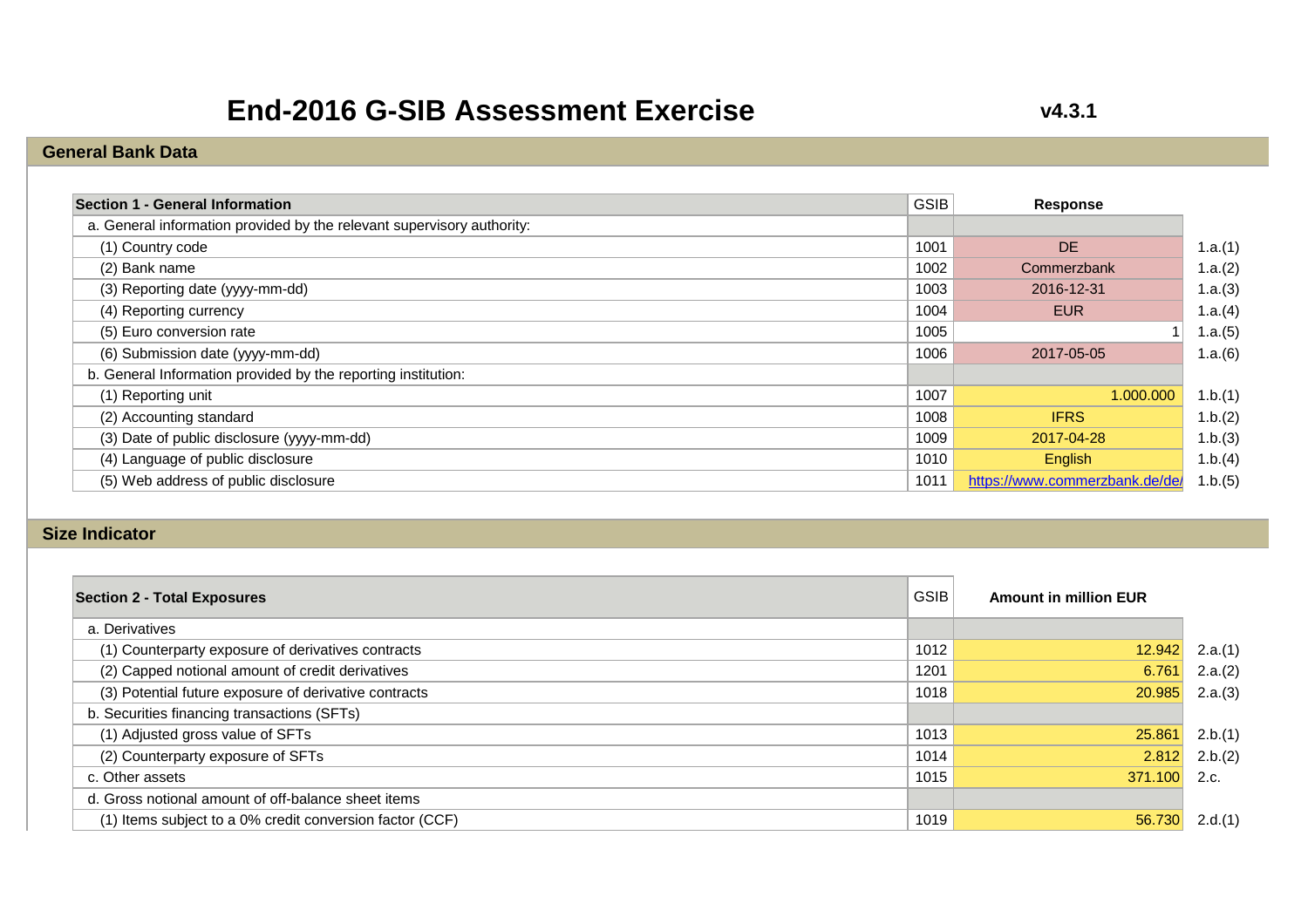| (2) Items subject to a 20% CCF                                                                                               | 1022 | 45.884       | 2.d.(2)          |
|------------------------------------------------------------------------------------------------------------------------------|------|--------------|------------------|
| $(3)$ Items subject to a 50% CCF                                                                                             | 1023 |              | $58.780$ 2.d.(3) |
| (4) Items subject to a 100% CCF                                                                                              | 1024 |              | $7.824$ 2.d.(4)  |
| e. Regulatory adjustments                                                                                                    | 1031 | $4.545$ 2.e. |                  |
| f. Total exposures indicator (Total exposures prior to regulatory adjustments) (sum of items 2.a.(1) thorough 2.c, 0.1 times |      |              |                  |
| 2.d.(1), 0.2 times 2.d.(2), 0.5 times 2.d.(3), and 2.d.(4))                                                                  | 1103 | 492.525      | 2.f              |

#### **Interconnectedness Indicators**

| <b>Section 3 - Intra-Financial System Assets</b>                                                                             | <b>GSIB</b> | <b>Amount in million EUR</b> |         |
|------------------------------------------------------------------------------------------------------------------------------|-------------|------------------------------|---------|
| a. Funds deposited with or lent to other financial institutions                                                              | 1033        | 24.647                       | 3.a.    |
| (1) Certificates of deposit                                                                                                  | 1034        |                              | 3.a.(1) |
| b. Unused portion of committed lines extended to other financial institutions                                                | 1035        | 11.340                       | 3.b.    |
| c. Holdings of securities issued by other financial institutions:                                                            |             |                              |         |
| (1) Secured debt securities                                                                                                  | 1036        | 7.006                        | 3.c.(1) |
| (2) Senior unsecured debt securities                                                                                         | 1037        | 9.127                        | 3.c.(2) |
| (3) Subordinated debt securities                                                                                             | 1038        | 57                           | 3.c.(3) |
| (4) Commercial paper                                                                                                         | 1039        | 671                          | 3.c.(4) |
| (5) Equity securities                                                                                                        | 1040        | 6.264                        | 3.c.(5) |
| (6) Offsetting short positions in relation to the specific equity securities included in item 3.c.(5)                        | 1041        | 2.023                        | 3.c.(6) |
| d. Net positive current exposure of securities financing transactions with other financial institutions (revised definition) | 1213        | 7.774                        | 3.d.    |
| e. Over-the-counter derivatives with other financial institutions that have a net positive fair value:                       |             |                              |         |
| (1) Net positive fair value                                                                                                  | 1043        | 21.801                       | 3.e.(1) |
| (2) Potential future exposure                                                                                                | 1044        | 20.183                       | 3.e.(2) |
|                                                                                                                              |             |                              |         |
| f. Intra-financial system assets indicator (sum of items 3.a, 3.b through 3.c.(5), 3.d, 3.e.(1), and 3.e.(2), minus 3.c.(6)) | 1045        | 106.847                      | 3.f.    |

| Section 4 - Intra-Financial System Liabilities                                  | <b>GSIB</b> | <b>Amount in million EUR</b> |         |
|---------------------------------------------------------------------------------|-------------|------------------------------|---------|
| a. Funds deposited by or borrowed from other financial institutions:            |             |                              |         |
| (1) Deposits due to depository institutions                                     | 1046        | 21.752                       | 4.a.(1) |
| (2) Deposits due to non-depository financial institutions                       | 1047        | 56.016                       | 4.a.(2) |
| (3) Loans obtained from other financial institutions                            | 1105        |                              | 4.a.(3) |
| b. Unused portion of committed lines obtained from other financial institutions | 1048        |                              | 4.b     |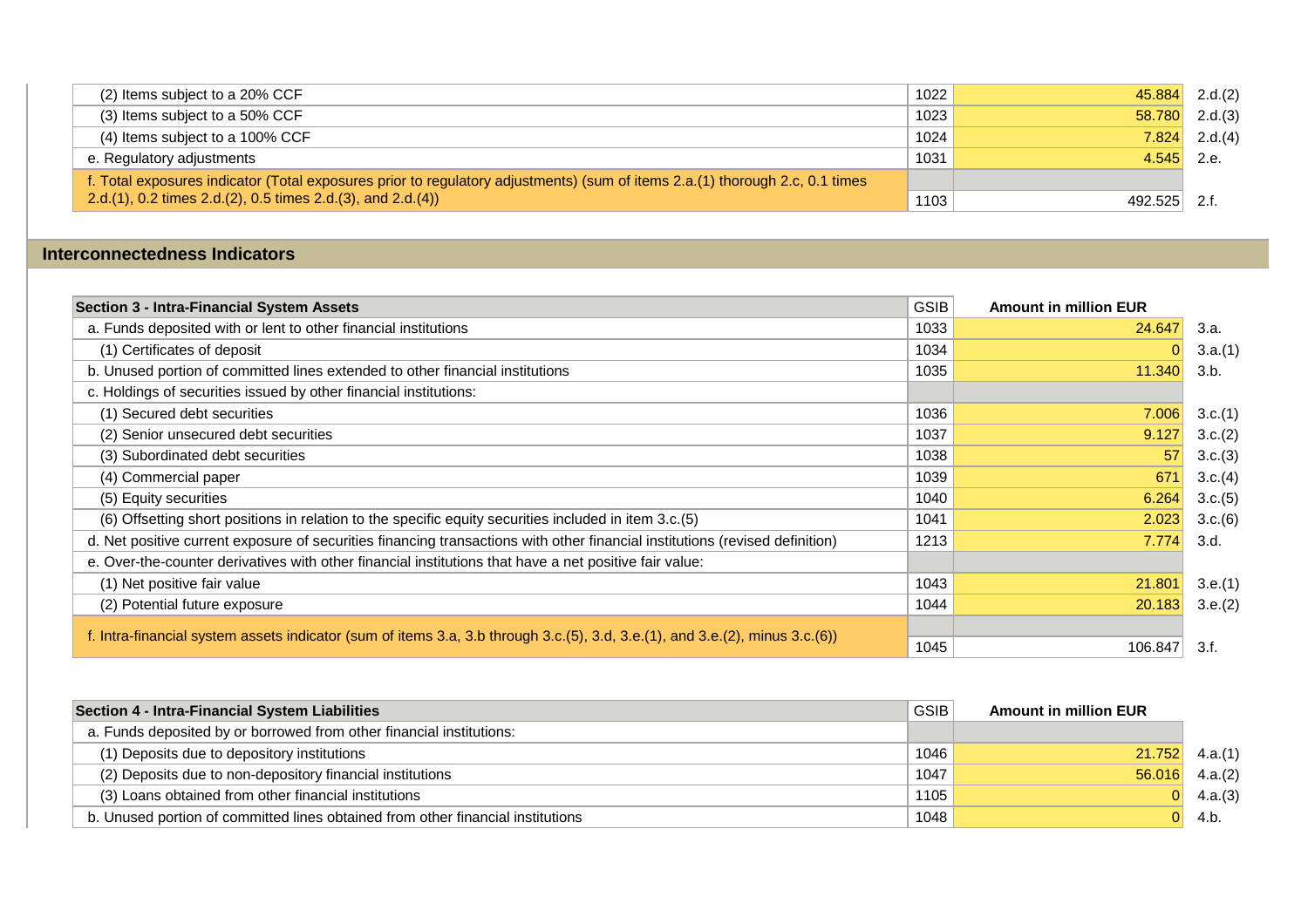| c. Net negative current exposure of securities financing transactions with other financial institutions (revised definition) | 1214 | .264    | 4.C     |
|------------------------------------------------------------------------------------------------------------------------------|------|---------|---------|
| d. Over-the-counter derivatives with other financial institutions that have a net negative fair value:                       |      |         |         |
| (1) Net negative fair value                                                                                                  | 1050 | 26.249  | 4.d.(1) |
| (2) Potential future exposure                                                                                                | 1051 | 15.476  | 4.d.(2) |
| e. Intra-financial system liabilities indicator (sum of items 4.a.(1) through 4.d.(2))                                       | 1052 | 120.757 | 4.e.    |

| <b>Section 5 - Securities Outstanding</b>                                                 | <b>GSIB</b> |        |       |
|-------------------------------------------------------------------------------------------|-------------|--------|-------|
| a. Secured debt securities                                                                | 1053        | 17.060 | -5.а. |
| b. Senior unsecured debt securities                                                       | 1054        | 19.040 | 5.b.  |
| c. Subordinated debt securities                                                           | 1055        | 11.760 | 5.c.  |
| d. Commercial paper                                                                       | 1056        | 4.285  | 5.d.  |
| e. Certificates of deposit                                                                | 1057        | 1.902  | 5.e.  |
| f. Common equity                                                                          | 1058        | 9.080  | 5.f.  |
| g. Preferred shares and any other forms of subordinated funding not captured in item 5.c. | 1059        |        | 5.g.  |
| h. Securities outstanding indicator (sum of items 5.a through 5.g)                        | 1060        | 63.127 | 5.h.  |

### **Substitutability/Financial Institution Infrastructure Indicators**

| <b>GSIB</b> | <b>Amount in million EUR</b> |      |
|-------------|------------------------------|------|
| 1061        | 69.823                       | 6.a. |
| 1062        | 24                           | 6.b. |
| 1063        | 126.511                      | 6.c. |
| 1064        | 191.750                      | 6.d. |
| 1065        | 327.070                      | 6.e. |
| 1066        | 13.915.911                   | 6.f. |
| 1067        | 1.058.184                    | 6.g. |
| 1068        | 44.408                       | 6.h. |
| 1069        | 115                          | 6.i. |
| 1070        | 312.972                      | 6.j. |
| 1071        | 47.098                       | 6.k. |
| 1072        | 9.459.348                    | 6.I. |
| 1073        | 25.553.213                   | 6.m. |
|             |                              |      |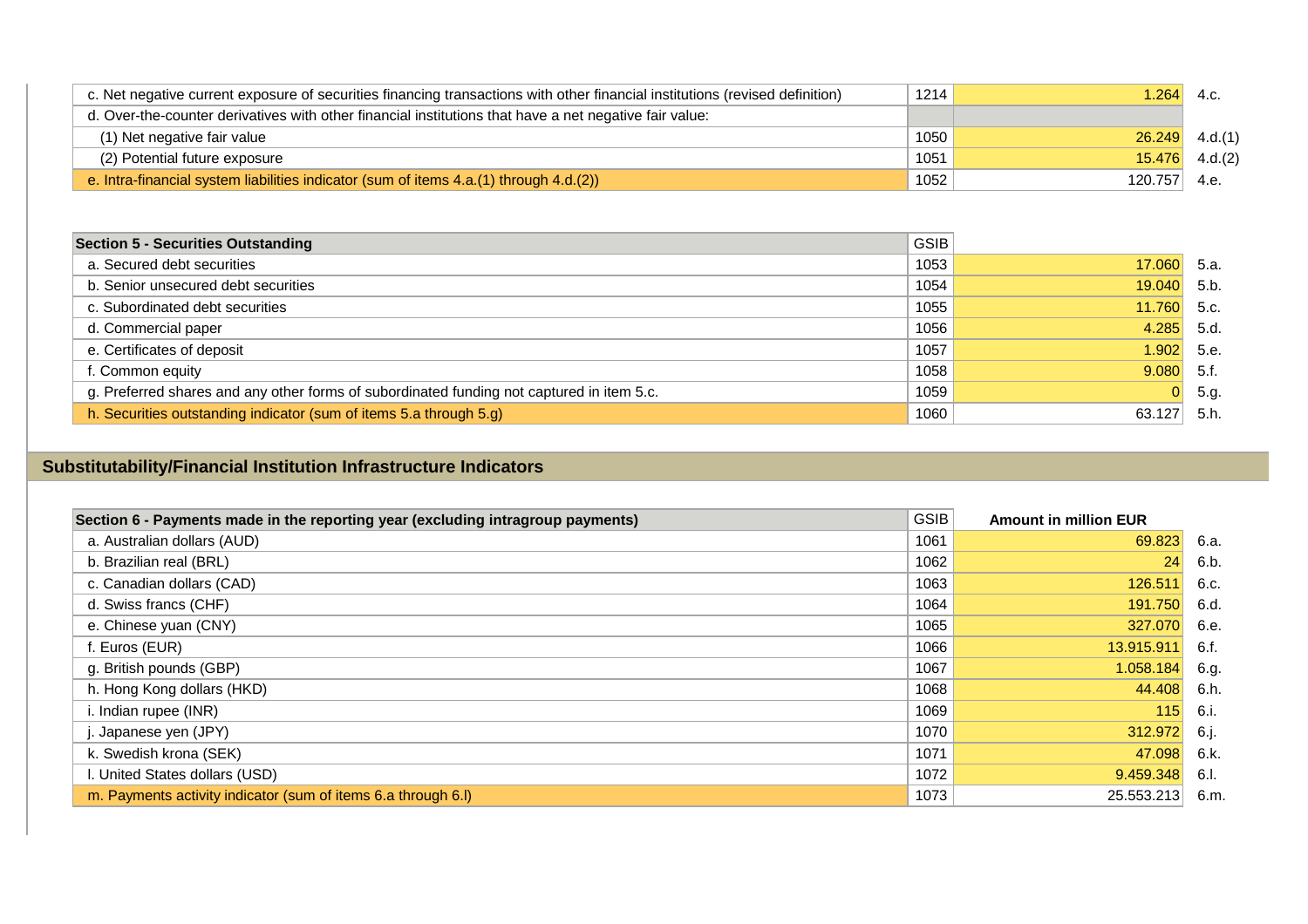| <b>Section 7</b><br>' - Assets Under Custody | <b>GSIB</b> | <b>Amount in million EUR</b> |     |
|----------------------------------------------|-------------|------------------------------|-----|
| a. Assets under custody indicator            | 1074        | 279.461                      | .a. |

| <b>Section 8 - Underwritten Transactions in Debt and Equity Markets</b> | <b>GSIB</b> | <b>Amount in million EUR</b> |        |
|-------------------------------------------------------------------------|-------------|------------------------------|--------|
| a. Equity underwriting activity                                         | 1075        | 889                          | - 8.a. |
| b. Debt underwriting activity                                           | 1076        | 32.742                       | 8.b.   |
| c. Underwriting activity indicator (sum of items 8.a and 8.b)           | 1077        | 33.631                       | 8.c.   |

### **Complexity indicators**

| Section 9 - Notional Amount of Over-the-Counter (OTC) Derivatives | <b>GSIB</b> | <b>Amount in million EUR</b> |      |
|-------------------------------------------------------------------|-------------|------------------------------|------|
| a. OTC derivatives cleared through a central counterparty         | 1078        | 2.121.798                    | 9.a. |
| b. OTC derivatives settled bilaterally                            | 1079        | 1.689.594                    | 9.b. |
| c. OTC derivatives indicator (sum of items 9.a and 9.b)           | 1080        | 3.811.392                    | 9.c. |

| Section 10 - Trading and Available-for-Sale Securities                                               | GSIB | <b>Amount in million EUR</b> |       |
|------------------------------------------------------------------------------------------------------|------|------------------------------|-------|
| a. Held-for-trading securities (HFT)                                                                 | 1081 | 26.579                       | 10.a. |
| b. Available-for-sale securities (AFS)                                                               | 1082 | 39.921                       | 10.b. |
| c. Trading and AFS securities that meet the definition of Level 1 assets                             | 1083 | 43.176                       | 10.c. |
| d. Trading and AFS securities that meet the definition of Level 2 assets, with haircuts              | 1084 | 16.395                       | 10.d. |
| e. Trading and AFS securities indicator (sum of items 10.a and 10.b, minus the sum of 10.c and 10.d) | 1085 | 6.929                        | 10.e. |

| Section 11 - Level 3 Assets                                                                                                | <b>GSIB</b> | <b>Amount in million EUR</b> |  |
|----------------------------------------------------------------------------------------------------------------------------|-------------|------------------------------|--|
| $\sqrt{ }$ a. Level 3 assets indicator (Assets valued for accounting purposes using Level 3 measurement inputs) $\sqrt{ }$ | 1086        | $5.352$ 11.a.                |  |

## **Cross-Jurisdictional Activity Indicators**

| <b>Section 12 - Cross-Jurisdictional Claims</b>                                           | GSIB | <b>Amount in million EUR</b> |  |
|-------------------------------------------------------------------------------------------|------|------------------------------|--|
| a. Cross-jurisdictional claims indicator (Total foreign claims on an ultimate risk basis) | 1087 | 207.292                      |  |